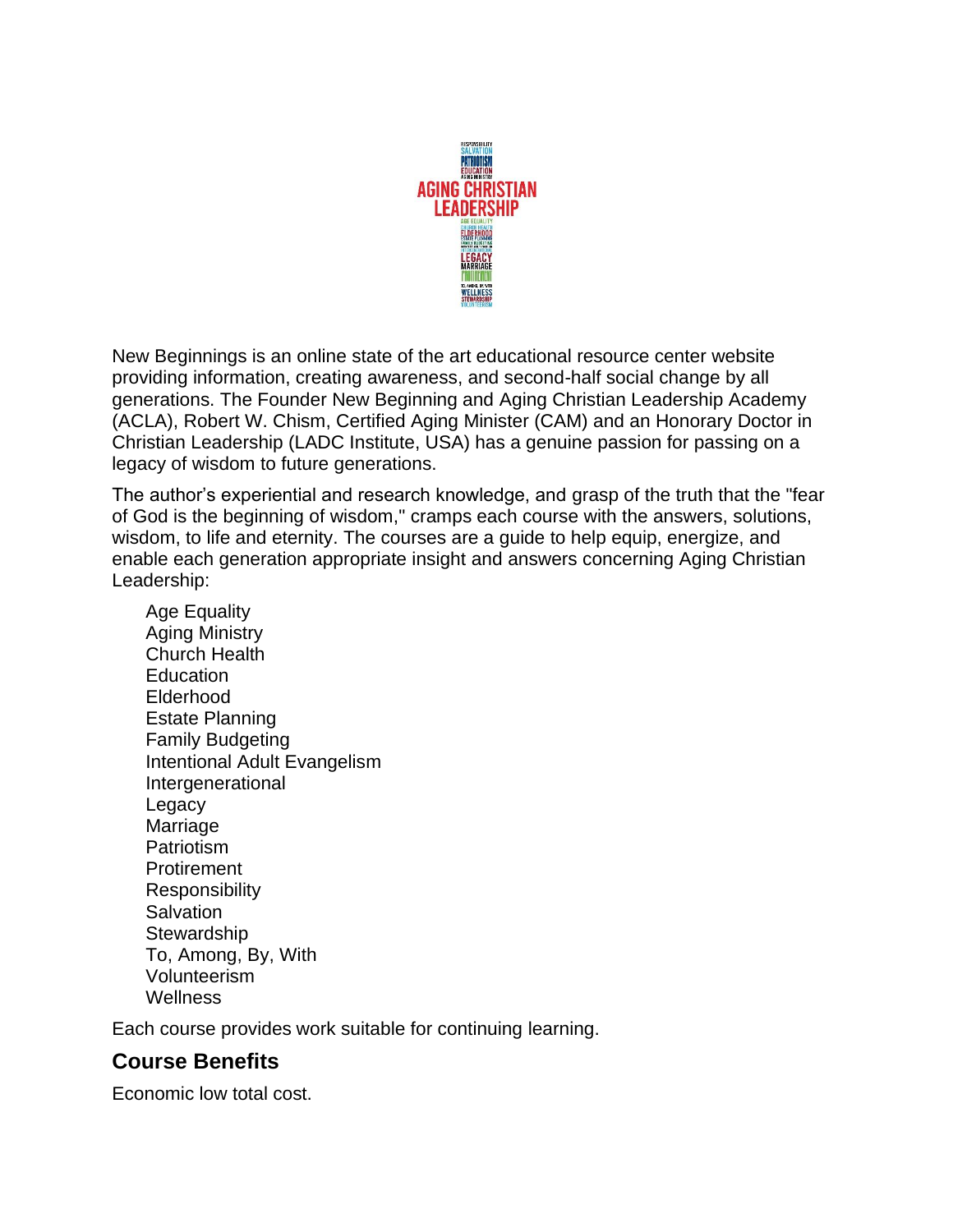Satisfaction guaranteed or free.

Author recognized authority on course materials.

The texts were written as seminary coursework for training and equipping students; seminary graduate pastors; parents; grandparents; men, legacy and youth groups specifically for young adults; and intergenerational laypeople desiring training for the best use of their time for the Lord.

Personal Assistance:

Author available by telephone appointment on Wednesday, 1:00-400 PM, by email scheduling.

Successful students have continued availability to the author via email and scheduled telephone appointment

Available New Beginnings reference resources.

## **New Beginning Reference Resources Available for All Courses**

New Beginnings (www. gonewbeginnings.org/), an online state of the art learning center for all ages*.*

## **Books**

#### *Sharing Lifetime Solution*

An Experiential Knowledge Personal Growth, Self-Help Reference

### *Introduction to Aging Ministry:* **A Handbook**

"Feed All My Sheep"

#### *Guide to Answers for the Next Generation*

"Life's Questions Just Come, but the Answers are Difficult and Innocuous"

*Second-Half Ministry Seminary Curricula* "Less Talk About Mass-Aging and Much More Action"

# **12 Volume Aging Reading Certification Series**

#### VOLUME 12

*Fundamental Retirement/Protirement Planning* "Classic Primer for Young Adults"

VOLUME 11 *God's Grand Plan* "Believe & Achieve"

VOLUME 10 *The Second Half of Life* "The Best is Yet to Come"

VOLUME 9 *Chism's Isms* "Seeking, Sharing-with, Serving All Ages"

VOLUME 8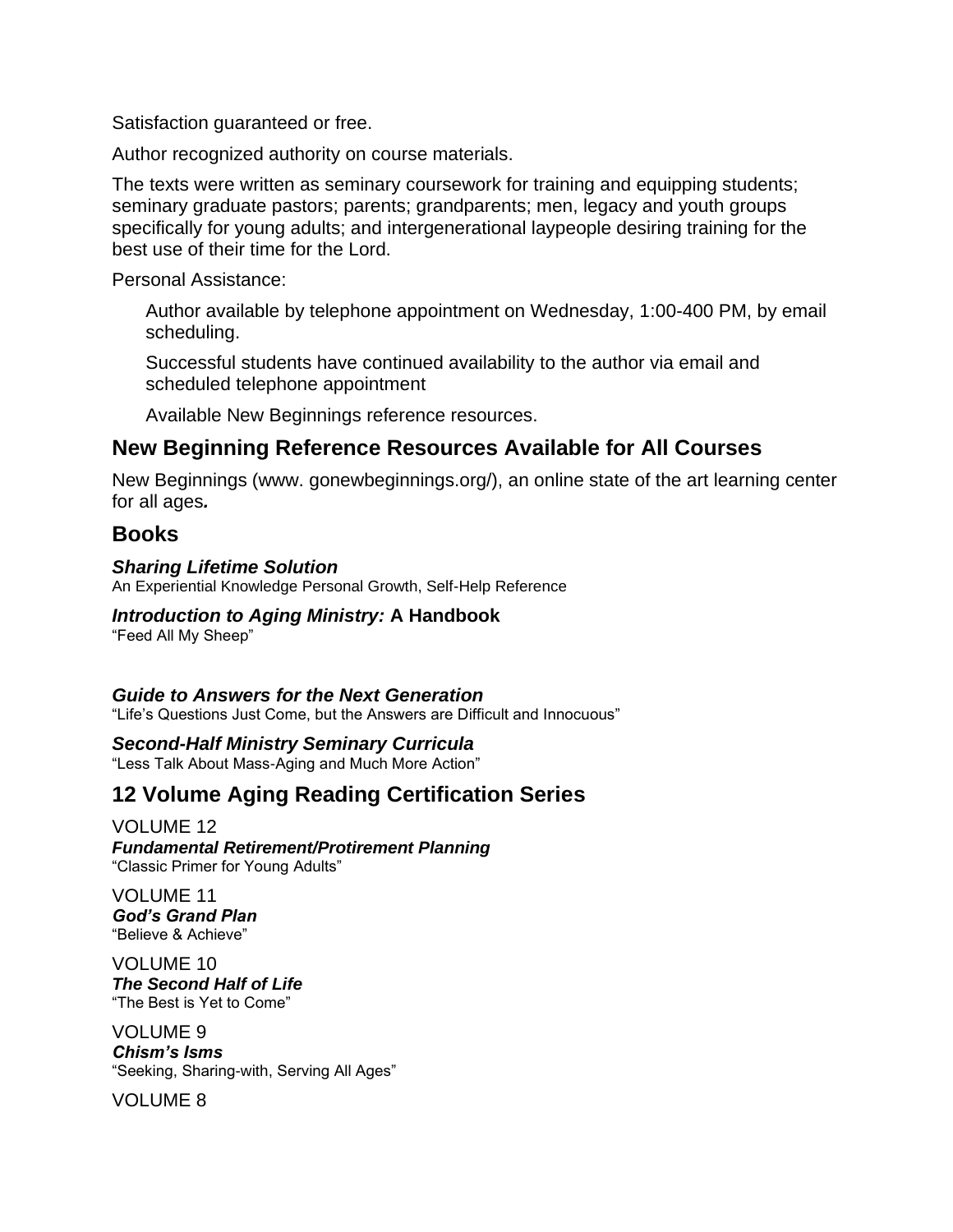*Daily Legacy Living* "Religious, Financial, Mental, Physical Health, and Social Leadership"

VOLUME 7 *Planning the Life God Wants* "Finishing Extremely Well"

VOLUME 6 *Essential Ingredients for Second-Half Ministry* "Elderhood Protirement Empowerment"

VOLUME 5 *Life Stages Lessons* "Salvation, Stewardship, Wellness, Works"

VOLUME 4 *A New Life Stage* "Elderhood, Life after Adulthood (Age 65 to 84)"

VOLUME 3 *Making an Aging Difference* "Guides for a New Life and Better Society"

VOLUME 2 *Longevity Response-Ability* "We're all on a Journey & leaving a Legacy. What will your Life say?"

VOLUME 1 *Second-Half Elderhood Protirement Ministry* **(formerly** *Basic Ministry for the Second Half of Life***)** "A New Official Resource Book"

# **Guides**

### **Individual Aging**

Early Life Next Generation **Salvation** Marriage **Stewardship** Budget **Estate Legacy** Elderhood Protirement Wellness Finishing Extremely Well

### **Church Aging**

Church Health Congregational Analysis Aging and Development Ministry

## **Representative Articles**